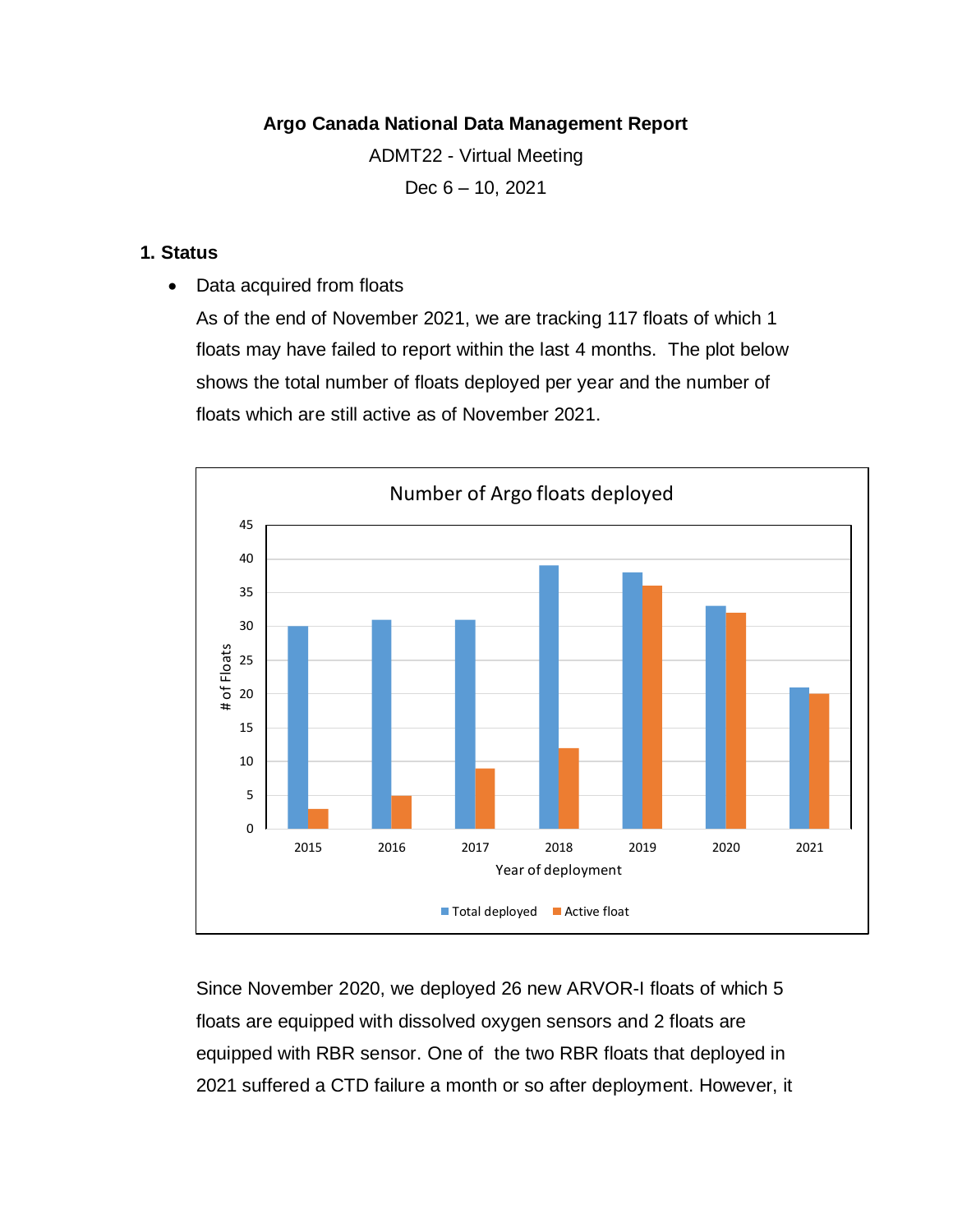was recovered, and RBR diagnosed that the conductivity cell was defected, and caused a leak. All floats were acquired from NKE and are reporting on the Iridium satellite system.

• Data issued to GTS

All data are issued to the GTS in BUFR formats. Since November 2020, on average, 80% of data were issued on the GTS within the 12 hour target in BUFR formats. A monthly average of 316 BUFR messages were transmitted on the Argo network between November 2020 and November 2021. During the year, we have experienced some difficulties with the server updates and has caused a drop in the transmission time on the GTS.



• Data issued to GDACs after real-time QC

The profile, technical, trajectory and meta files are transmitted to the GDACs in NetCDF format version 3.1 on an operational basis with some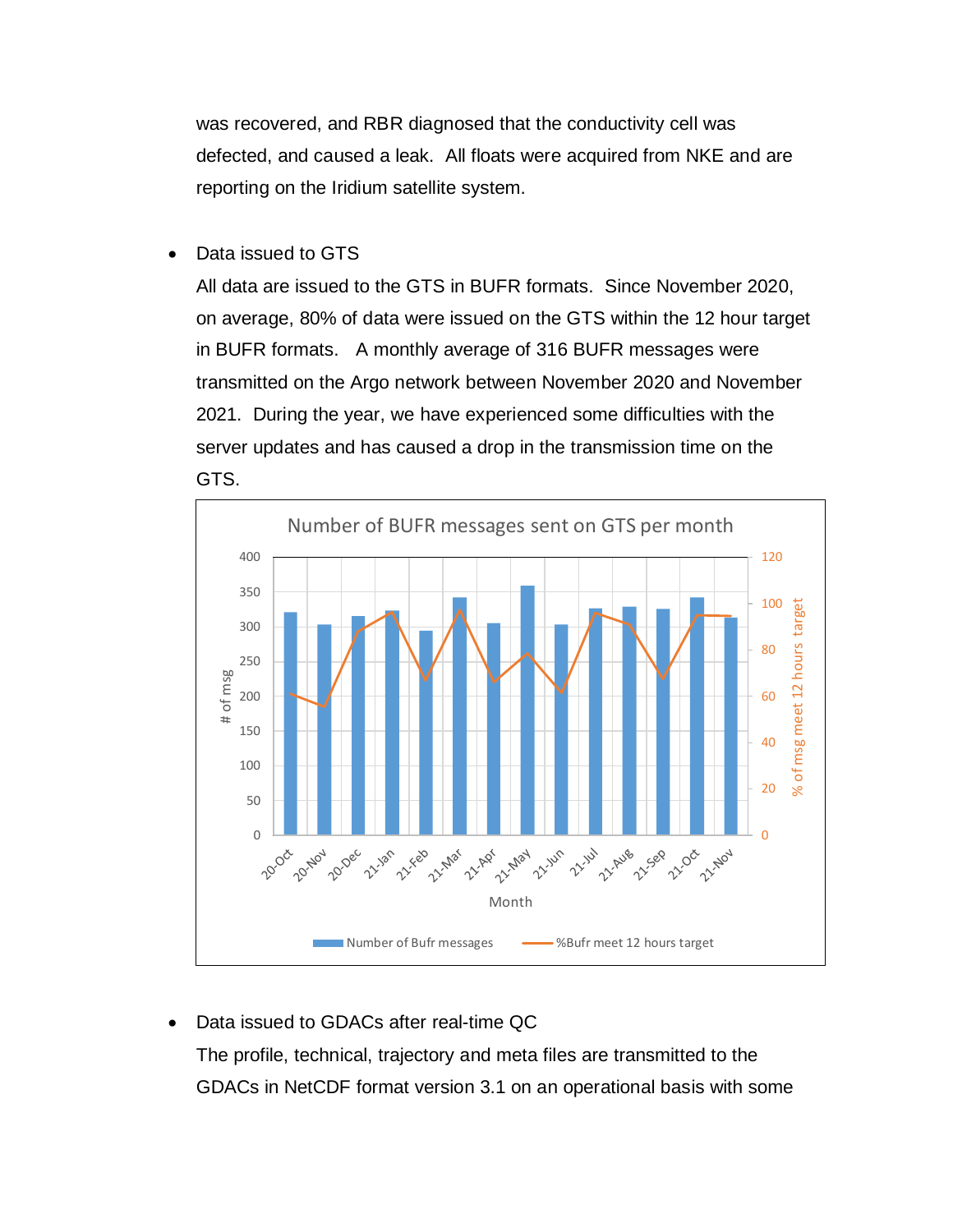additional delay, compared to the data sent on the GTS, because the two processes run on different servers. There are still a number of trajectory NetCDF files of dead floats that are not in format version 3.1 at the GDACs.

- Data issued for delayed QC Data are available for delayed mode QC as soon as they are sent to the GDACs, but only floats deployed for at least 6 months are qualified for fully DMQC
- Delayed data sent to GDACs

During last year, the majority work was focused on QC profiles (temperature and salinity) of core Argo floats. Specifically, float's profiles reported more than 6 months ago was conducted with a full quality-control cycle which includes pressure adjustment, visual QC on vertical temperature and salinity profiles, and the Owens-Wong-Cabanes (OWC) method on salinity time series. On the other hand, float's profile within 6 months was quality-controlled in a partial cycle containing pressure adjustment and visual QC. In both cases, their QCed profiles were converted to D-files and transmitted to GDACs.

During last year, significant efforts were made to improve BGC DMQC tool and to establish a feasible working environment for the DMQC tool. Therefore, less efforts were attempted to QC BGC profiles. We have begun to DMQC some of the BGC profiles of inactive floats. These profiles will be submitted to the GDACs shortly.

• Web pages

<http://www.meds-sdmm.dfo-mpo.gc.ca/isdm-gdsi/argo/index-eng.html> We maintain web pages that show float tracks and all data collected by Canadian floats. Links to both real-time and delayed mode data are also available for download directly from GDAC. The pages are updated daily.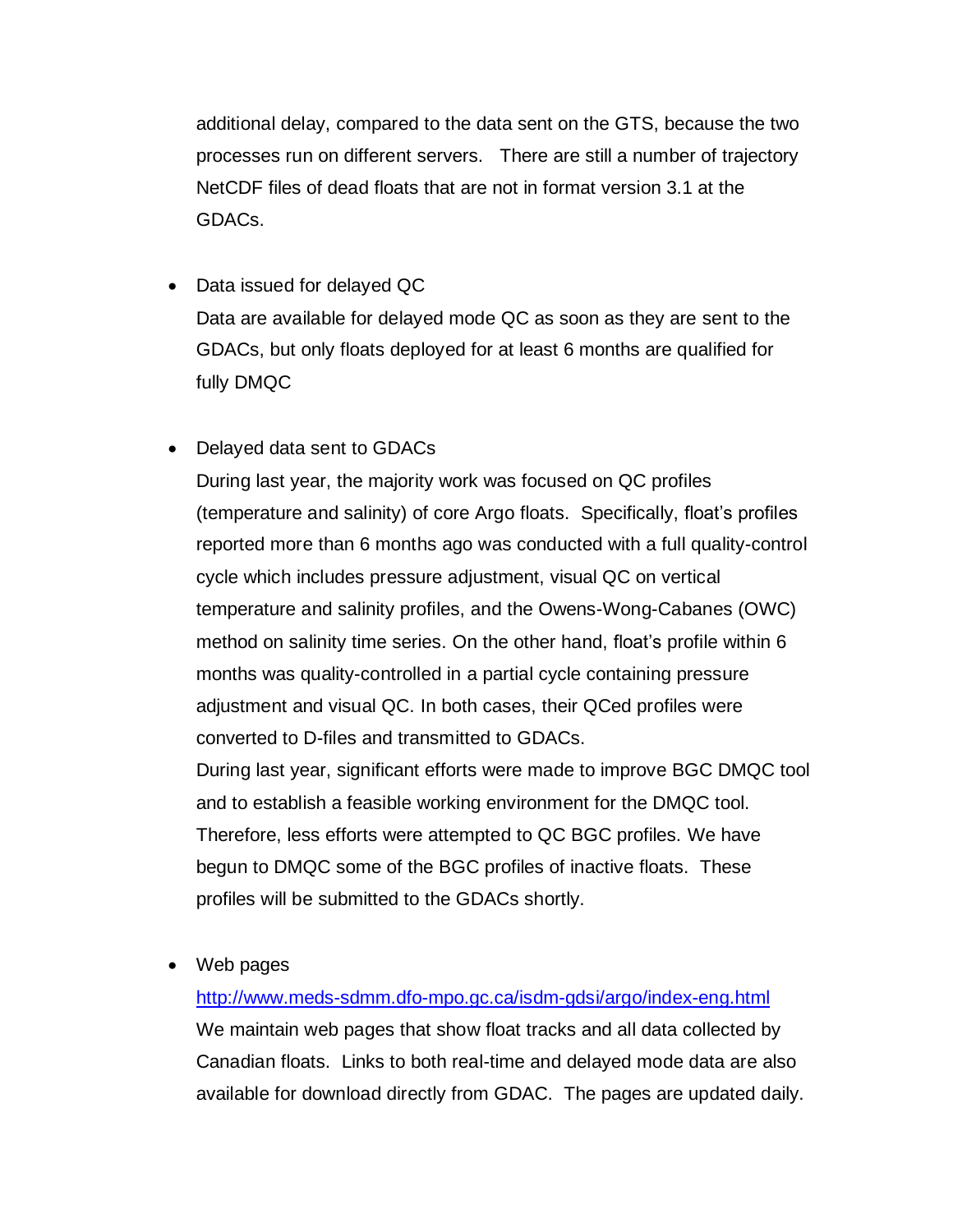Argo Canada data is discoverable from the Government of Canada Open Government Portal, [https://open.canada.ca/en.](https://open.canada.ca/en) It provides links to download data in NETCDF and web services to access float positions.

- Statistics of Argo data usage ( operational models, scientific applications, number of National Pis… )
	- a. Argo data have been used to generate monthly maps and anomaly maps of temperature and salinity along line P in the Gulf of Alaska. Line-P has been sampled for 50 years and has a reliable monthly climatology. For more information on the Line-P products and other uses of Argo to monitor the N.E. Pacific go to: [http://www.meds](http://www.meds-sdmm.dfo-mpo.gc.ca/isdm-gdsi/argo/canadian-products/index-eng.html)[sdmm.dfo-mpo.gc.ca/isdm-gdsi/argo/canadian-products/index](http://www.meds-sdmm.dfo-mpo.gc.ca/isdm-gdsi/argo/canadian-products/index-eng.html)[eng.html.](http://www.meds-sdmm.dfo-mpo.gc.ca/isdm-gdsi/argo/canadian-products/index-eng.html)
	- b. The Canadian Meteorological Centre (Dorval, Québec) of Environment Canada is assimilating real-time Argo data in operational mode.

### **2. Delayed Mode QC**

#### 2.1 Statistics

As of November 17, 2021, 71% of all active floats, had their profiles DMQCed according to the latest delayed-mode procedures at least once, in comparison to last year's percentage of 67%. About 6,785 profiles across 65 core Argo floats have been DMQCed within the last year. There are 3,694 fully QCed core profiles while the number of partially QCed profiles is 3,091.

Of all BGC floats, 13% have been either visually QCed or fully DMQCed at least once on their profiles. It should be noted that DMQC only applies to DOXY for Argo B-profiles.